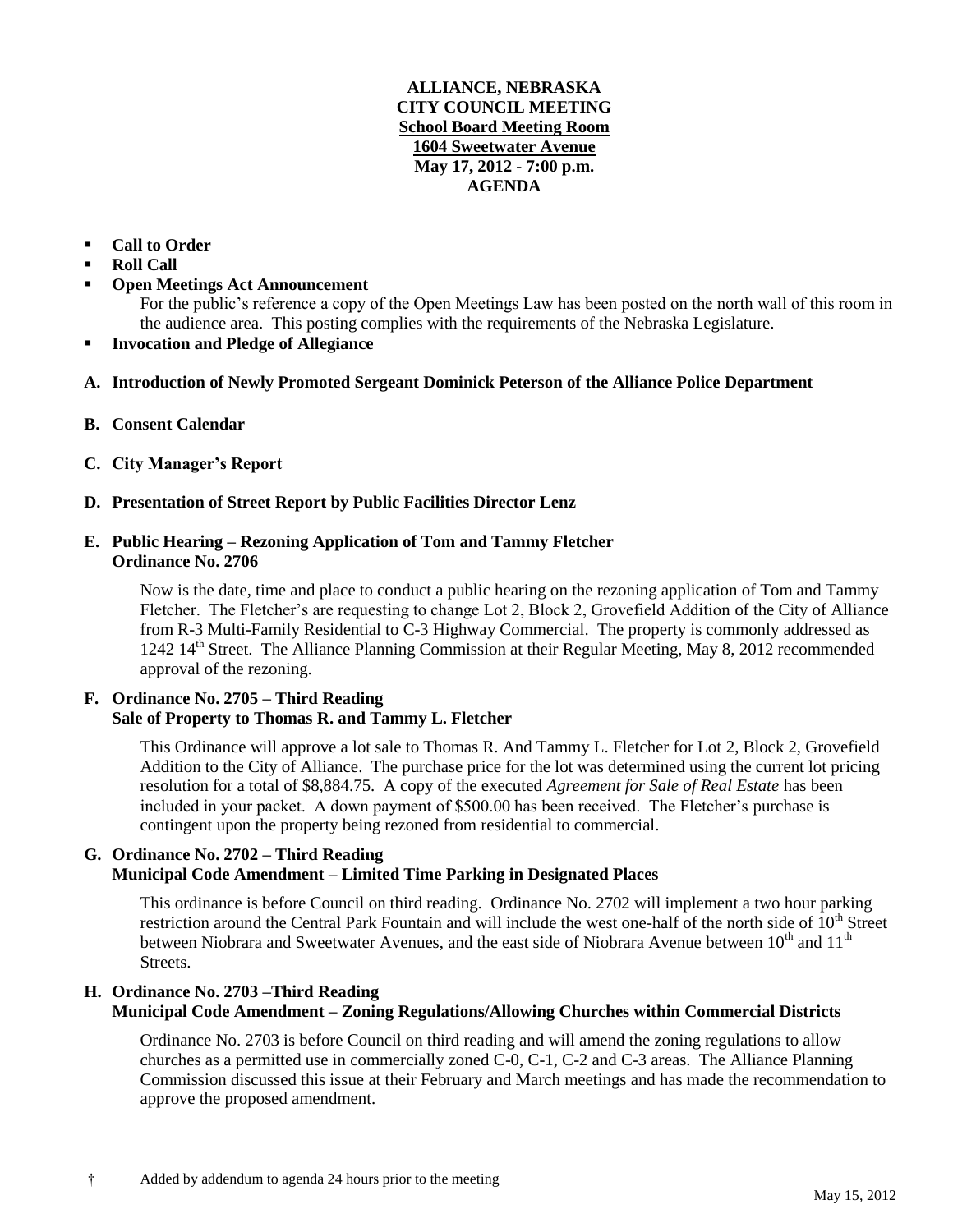### **I. Ordinance No. 2704 –Third Reading Municipal Code Amendment – Rezoning Request of Wes and Angy Fancher**

Ordinance No. 2704 is before Council on third reading. The proposed ordinance will approve the rezoning application of Wes and Angy Fancher for the Southwest Quarter of Section 31, Township 25 North, Range 47 West of the  $6<sup>th</sup>$  P.M., Box Butte County, Nebraska. The property is currently zoned as a  $C-3$  Highway Commercial District and is being proposed to change to an M-2 Heavy Industrial District. The Alliance Planning Commission has recommended Council approve the proposed rezoning.

## **J. Public Hearing - Conditional Use Permit Resolution No. 12-33**

Now is the date, time and place to conduct a Public Hearing on the application of Wes and Angy Fancher for a Conditional Use Permit to operate a RV Park on a tract of land in the SW ¼, Section 31, Township 25 North, Range 47 of the  $6<sup>th</sup>$  P.M., Box Butte County, Nebraska which is located on East Kansas Street commonly addressed 304 Woolrich Road. The Alliance Planning Commission at their regular meeting, May 8, 2012 recommended approval of the Conditional Use Permit with no special conditions. Resolution No. 12- 33 has been prepared for Council's consideration and will approve the request with two special conditions: (1) the installation of fire hydrants as required by the Alliance Fire Chief and (2) an annual review by staff to ensure a safe and well kept facility.

### **K. Public Hearing - Fresh Start Manager's Application of Amanda R. Hanson Resolution No. 12-34**

Now is the date, time and place to conduct a Public Hearing to consider and approve the appointment of Amanda R. Hanson as the liquor license manager for Fresh Start located at 610 East 3<sup>rd</sup> Street, Alliance, NE. Material included for Council's review are the application, background report from Police Chief Kiss and the check list per Section 53-132 of the Nebraska State Statutes. Ms. Hanson has been advised to be in attendance.

### **L. Resolution No. 12-35 – Gift Acceptance from the Alliance Spartans**

Resolution No. 12-35 will accept a batting cage unit for placement at the Bower Shankland Baseball Field being donated by the Alliance Spartans. Following Council's last meeting, staff met with a representative of the Alliance Spartans and determined that fencing was not essential in protecting the equipment. The nets on the cage can be cranked up on all four sides after every use and will hang over 10 feet above the ground. Once the nets are retracted the cranks are removed and all that is accessible are the six posts.

### **M. Resolution Nos. 12-36 and 12-37 – Economic Development Agreements for Box Butte Development Corporation**

Resolution Nos. 12-36 and 12-37 will approve the Economic Development Assistance Agreement between the City of Alliance and Box Butte Development Corporation which are being recommended by J.D. Cox as the Program Administrator. The Agreements have been approved by the Economic Development Plan Application Review Committee (EDPARC). Copies of the proposed Agreements have been included in the packet for Council's consideration.

### **N. Resolution No. 12-38 – Engineer Selection for Sweetwater Avenue**

Resolution No. 12-38 will authorize staff to negotiate an Agreement with the firm of M.C. Schaff & Associates of Scottsbluff, Nebraska to produce final construction plans and specifications to improve Sweetwater Avenue from  $18<sup>th</sup>$  Street to  $25<sup>th</sup>$  Street for submittal to Council. The City received three proposals for this work, with M.C. Schaff & Associates submitting the most appropriate proposal.

#### **O. Resolution No. 12-39 – Preliminary Engineering Agreement for Downtown Streetscape**

This resolution will authorize the City of Alliance to enter into a Professional Service Agreement with Baker & Associates, Inc. to perform the preliminary engineering, environmental documentation and final design services for the Box Butte Avenue Historical Lighting and Box Butte Avenue Streetscape Project. The City's share for the preliminary engineering is \$46,913.86. The Historical Lighting component of the project is 80% Federal funded and 20% locally funded; the Streetscape component is 100% locally funded.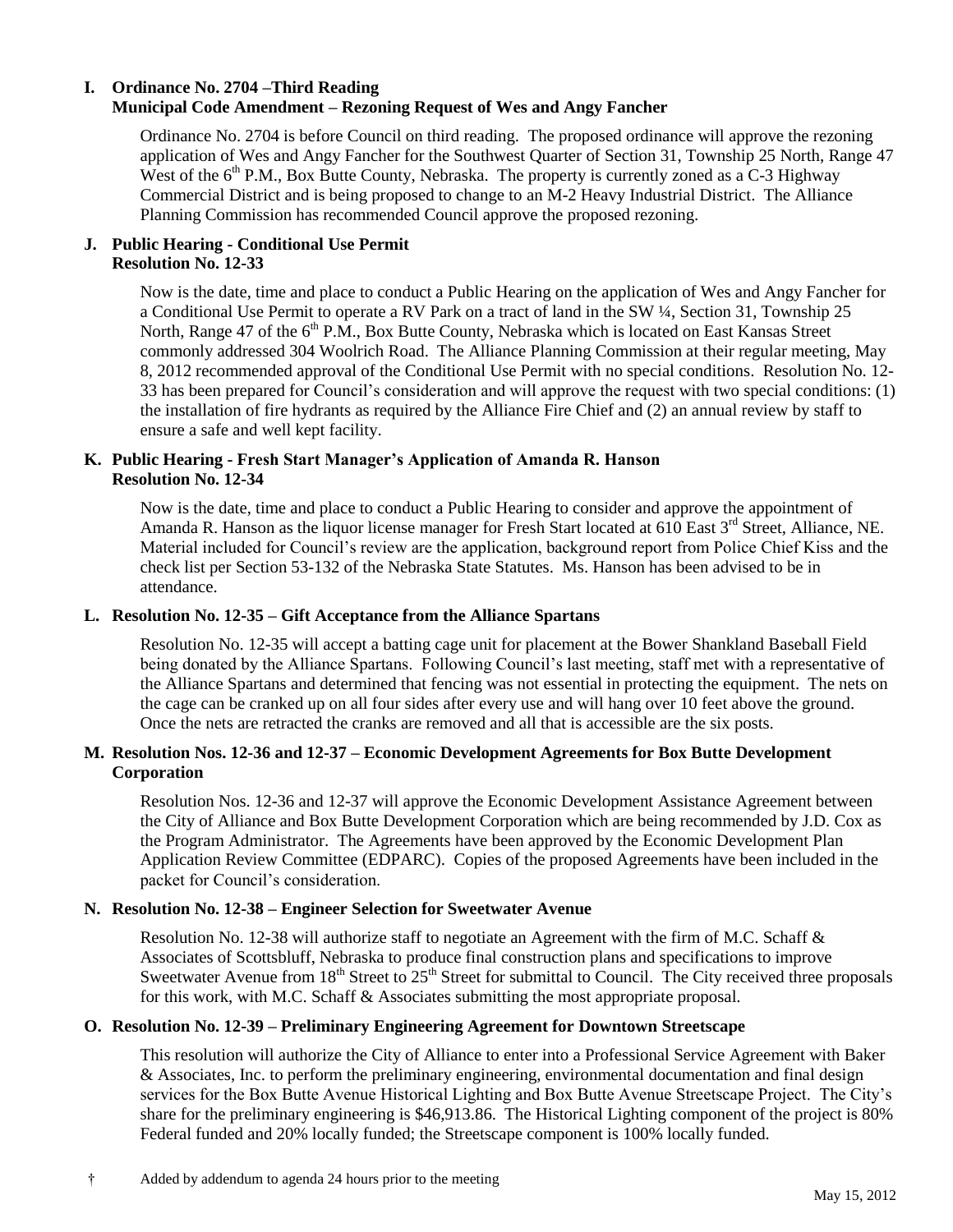# **P. Resolution No. 12-40 – Preliminary Engineering Agreement for 10th Street Project and Trail**

This resolution with authorize the City of Alliance to enter into a Professional Service Agreement with M.C. Schaff & Associates to perform the preliminary engineering and environmental documentation for the  $10<sup>th</sup>$ Street, Box Butte to Flack Avenue Project. The City's share for the preliminary engineering is \$31,793.32 which is 20% of the project.

#### **Q. Resolution No. 12-41 – Refuse Truck Purchase**

Resolution No. 12-41 will award the purchase of a refuse collection truck to Floyd's Truck Center, Inc. of Scottsbluff, NE in the amount of \$133,515; which includes a \$45,000 trade-in allowance. Floyd's Truck Center was the sole bidder and provided three bid options. Staff is recommending Option 1 - the purchase of a 2013 Freightliner Chassis with 2012 ImPac Refuse Body. Public Facilities Director Lenz has provided a detailed memorandum regarding this purchase which has been made part of the packet for Council's review.

#### **R. Resolution No. 12-42 – Contract Extension for K. L. Wood**

Due to circumstances beyond the control of the contractor, the City of Alliance is requesting an extension to the Concrete Rehabilitation Contract for an additional sixty days. The contract is with K. L. Wood and Company and has approximately \$39,000 remaining. Staff would like to proceed with our planned projects. Resolution No. 12-42 will authorize a sixty day extension to the Concrete Rehabilitation Contract with K. L. Wood and Company.

#### **S. Resolution No. 12-43 – Interlocal Agreement with Alliance Public Schools District No. 0006**

Resolution No. 12-43 will authorize the City to enter into an Interlocal Cooperation Agreement for the provision of goods and services with the Alliance Public Schools District No. 0006. A copy of the Agreement is included in the packet for your review.

### **T. Resolution No. 12-44 – WING Task Force Memorandum of Understanding**

This resolution will approve the Memorandum of Understanding which continues authorizing support to the WING Task Force with the assignment of an Alliance officer to the Task Force 80% of their time. Alliance has provided this support since 2000. The WING Task Force was initiated to identify, investigate, and prepare prosecutable cases against major drug trafficking organizations and criminal investigations surrounding narcotics and violent crime that affect Western Nebraska. The anticipated expense of this support is \$36,381.44 with \$32,381.44 having been budgeted. The shortfall of funds will be absorbed within the Police Department's authorized budget authority.

### **U. Resolution No. 12-45 – Hiring Confirmation**

Resolution No. 12-45 is requesting the hiring of a seasonal employee and making a full disclosure of the hiring of a family member. This is being done in compliance with Section 49-1499.04 of the Nebraska State Statutes.

#### **V. Board Appointments**

The City has received interest from James Girard and Thomas Price to be re-appointed to the Museum Board for terms ending May 31, 2017. Copies of their information sheets are attached for Council's reference.

The City of Alliance currently has vacancies on the Board of Adjustment, A-1 and A-2 Downtown Improvement Boards, Temporary Community Garden Committee, the Economic Development Plan Citizen Advisory Board, Golf Course Advisory Board and the Housing Authority. There are also terms which will be expiring on the Library Board in June. Anyone interested in serving on these Boards should contact the City Clerk's Office. Information on all of the City Boards is also available on our web site, [www.cityofalliance.net.](http://www.cityofalliance.net/)

#### **W. West Plains Grain Report & Discussion**

City Manager Cox is preparing an outline of the various issues which are part of the West Plains Grain Project which will be distributed at the meeting. This document is being prepared to assist Council with this discussion to ensure all concerns are addressed.